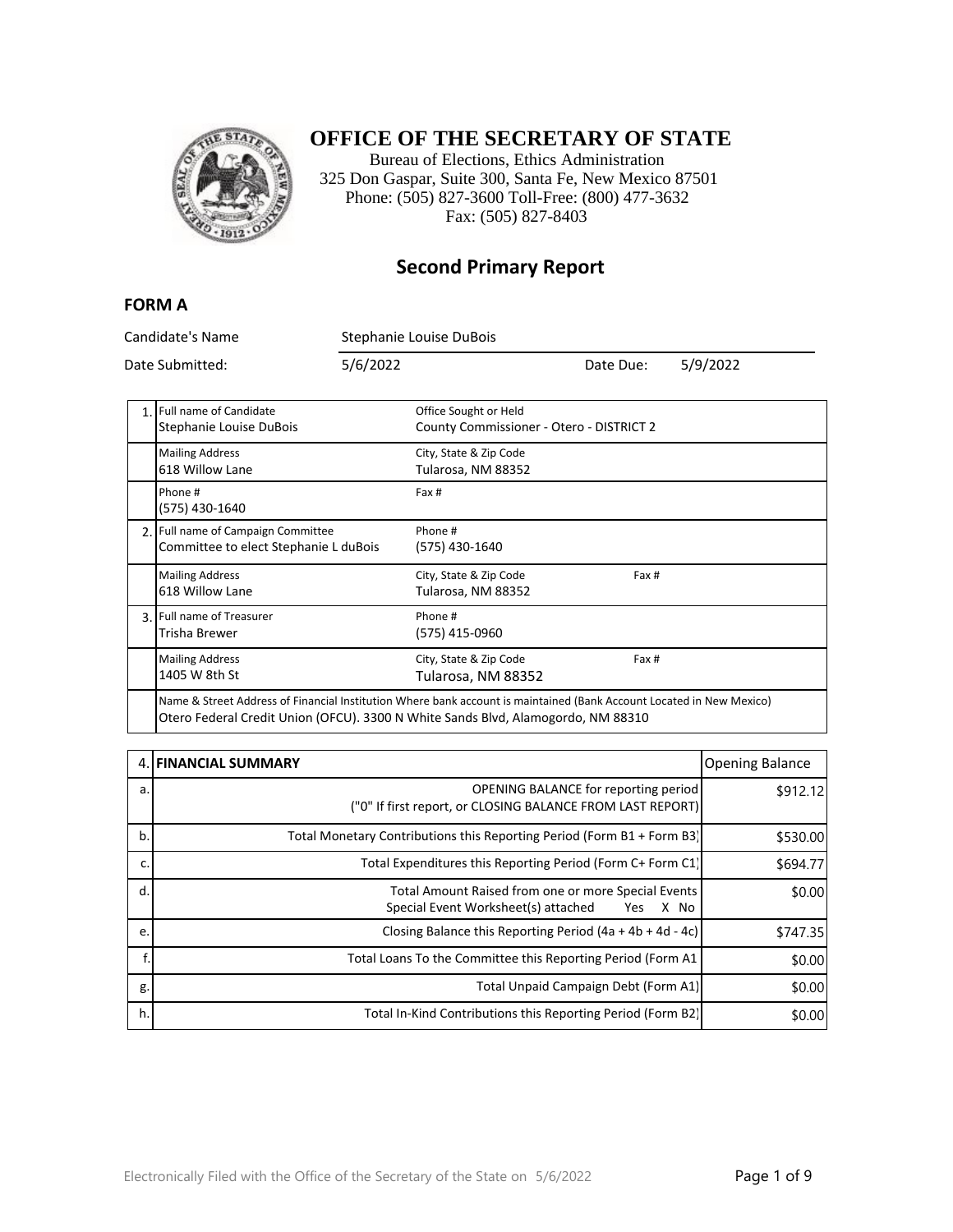# **Report of Expenditures and Contributions**

#### **Form A 1**

| Candidate's Name     |                               | Stephanie Louise DuBois |           |  |          |        |
|----------------------|-------------------------------|-------------------------|-----------|--|----------|--------|
| Date Submitted:      |                               | 5/6/2022                | Date Due: |  | 5/9/2022 |        |
|                      |                               |                         |           |  |          |        |
|                      | 1. TOTAL DEBT CARRIED FORWARD |                         |           |  |          | \$0.00 |
|                      | 2. TOTAL LOAN CONTRIBUTIONS   |                         |           |  |          | \$0.00 |
| 3. TOTAL DEBT PAID   |                               |                         |           |  |          | \$0.00 |
|                      | 4. TOTAL LOANS FORGIVEN       |                         |           |  |          | \$0.00 |
| 5. TOTAL UNPAID DEBT |                               |                         |           |  |          | \$0.00 |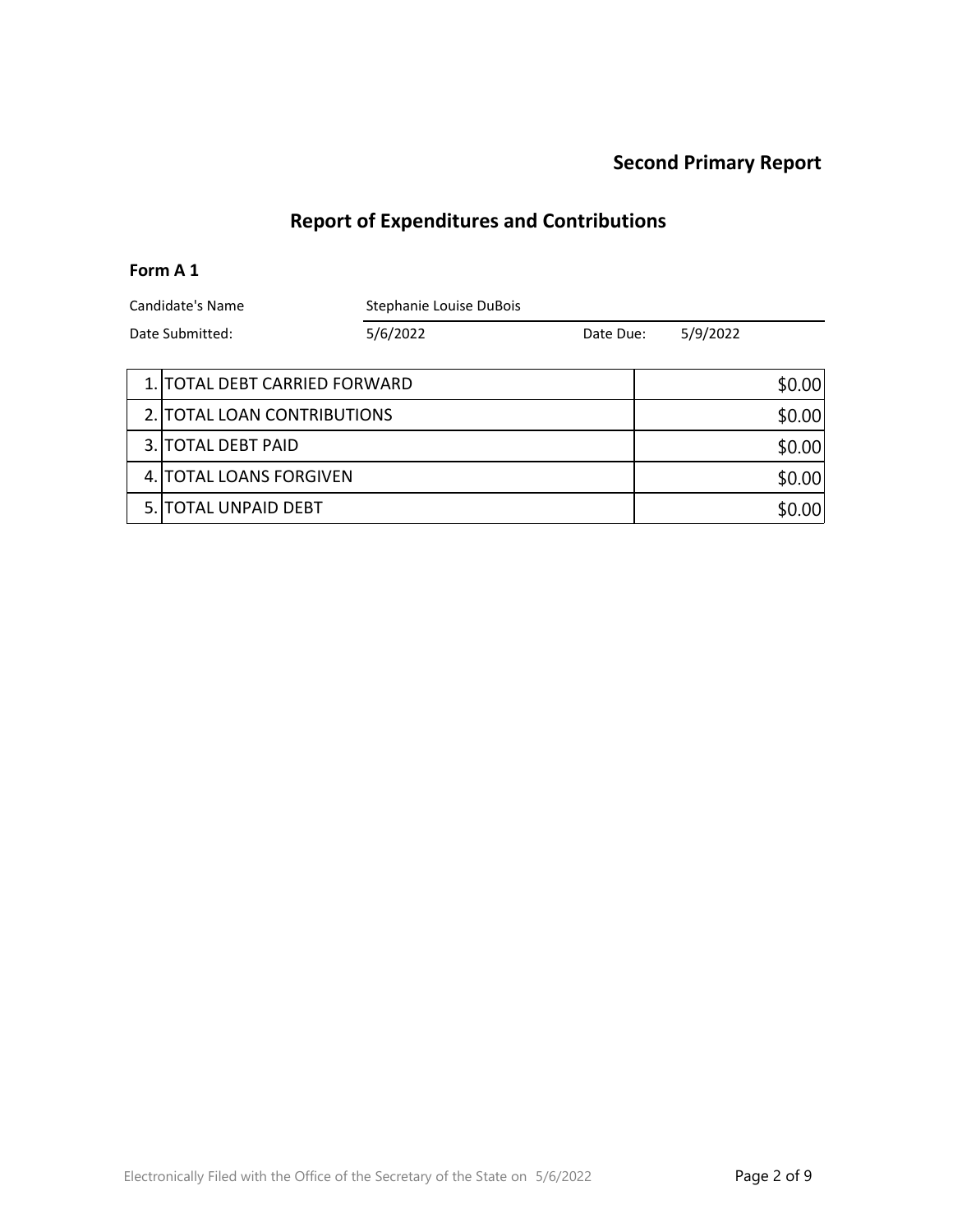### **Report of Expenditures and Contributions**

### **FORM B 1 MONETARY CONTRIBUTIONS**

Candidate's Name Stephanie Louise DuBois

Date Submitted: 5/6/2022 Date Due: 5/9/2022

| <b>DATE</b> | <b>NAME and ADDRESS of CONTRIBUTOR</b>                                                   | <b>OCCUPATION</b>                                  | <b>AMOUNT</b> |
|-------------|------------------------------------------------------------------------------------------|----------------------------------------------------|---------------|
| 4/14/2022   | Charlotte Roybal<br>27 Calle Varada<br>Santa Fe, NM 87507<br>100.00 donation             | Individual                                         | \$100.00      |
| 4/15/2022   | Debra Haaland<br>1220 Potomac Ave SE#6<br>Washington, DC 20003<br>check                  | Other - United States<br>Secretary of the Interior | \$250.00      |
| 4/18/2022   | Stephanie Louise DuBois<br>618 Willow Lane<br>Tularosa, NM 88352<br><b>CASH DONATION</b> | Candidate                                          | \$100.00      |
| 4/18/2022   | <b>VIRGINIA GARCIA</b><br>PO BOX 3792<br>ROSWELL, NM 88202<br><b>CHECK DONATION</b>      | Individual                                         | \$50.00       |
| 4/27/2022   | Lorraine P Sprading<br><b>PO BOX 868</b><br>LOS LUNAS, NM 87031-0868<br><b>DONATION</b>  | Individual                                         | \$30.00       |
|             |                                                                                          | <b>TOTAL</b>                                       | \$530.00      |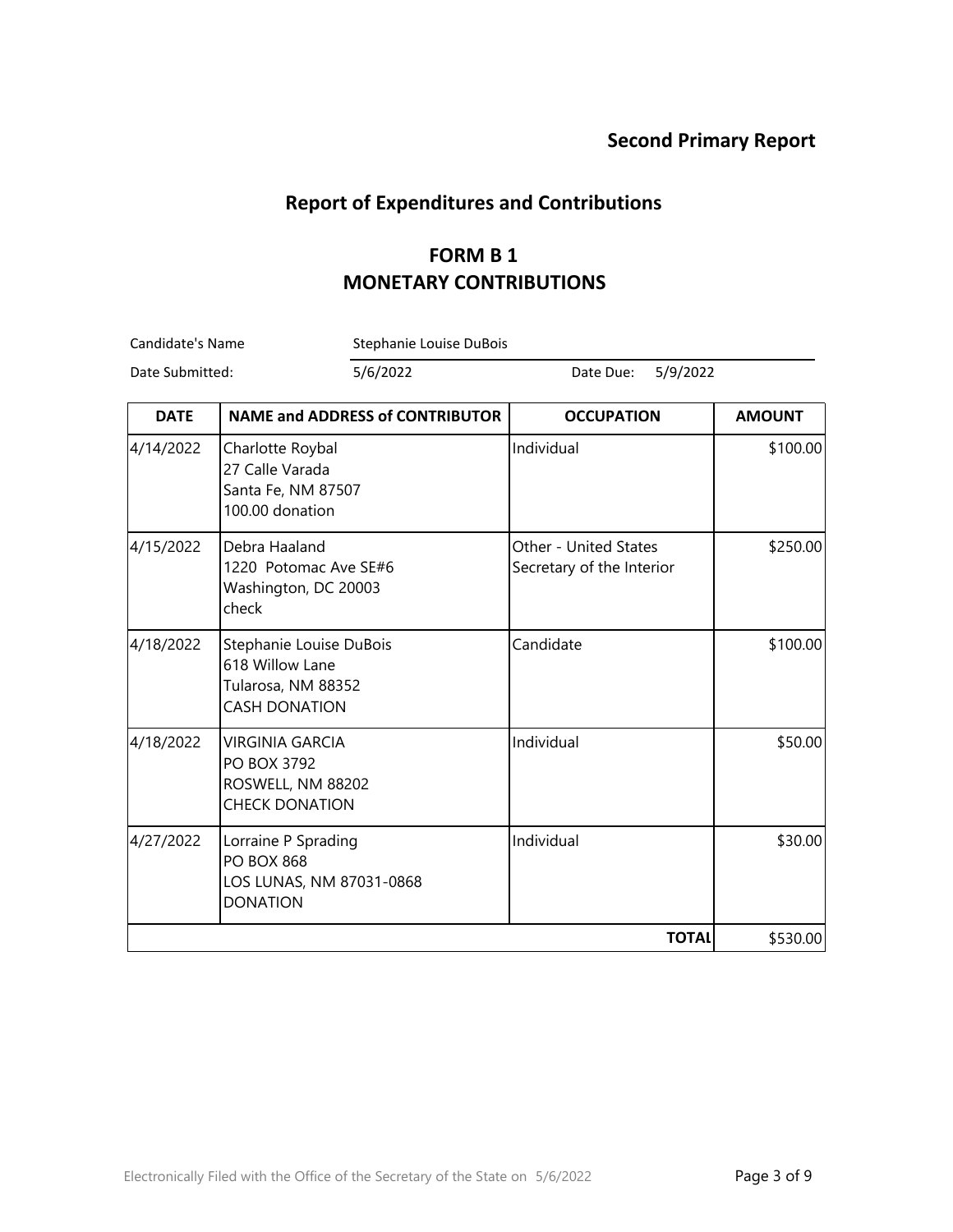# **Report of Expenditures and Contributions**

### **FORM B 2 IN-KIND CONTRIBUTIONS**

| Candidate's Name | Stephanie Louise DuBois |                    |  |
|------------------|-------------------------|--------------------|--|
| Date Submitted:  | 5/6/2022                | Date Due: 5/9/2022 |  |

| <b>DATE</b> | <b>NAME and ADDRESS of CONTRIBUTOR</b> | <b>OCCUPATION</b> | <b>AMOUNT</b> |
|-------------|----------------------------------------|-------------------|---------------|
|             |                                        |                   |               |
|             |                                        |                   |               |
|             |                                        |                   |               |
|             |                                        |                   |               |
|             |                                        | <b>TOTAL</b>      |               |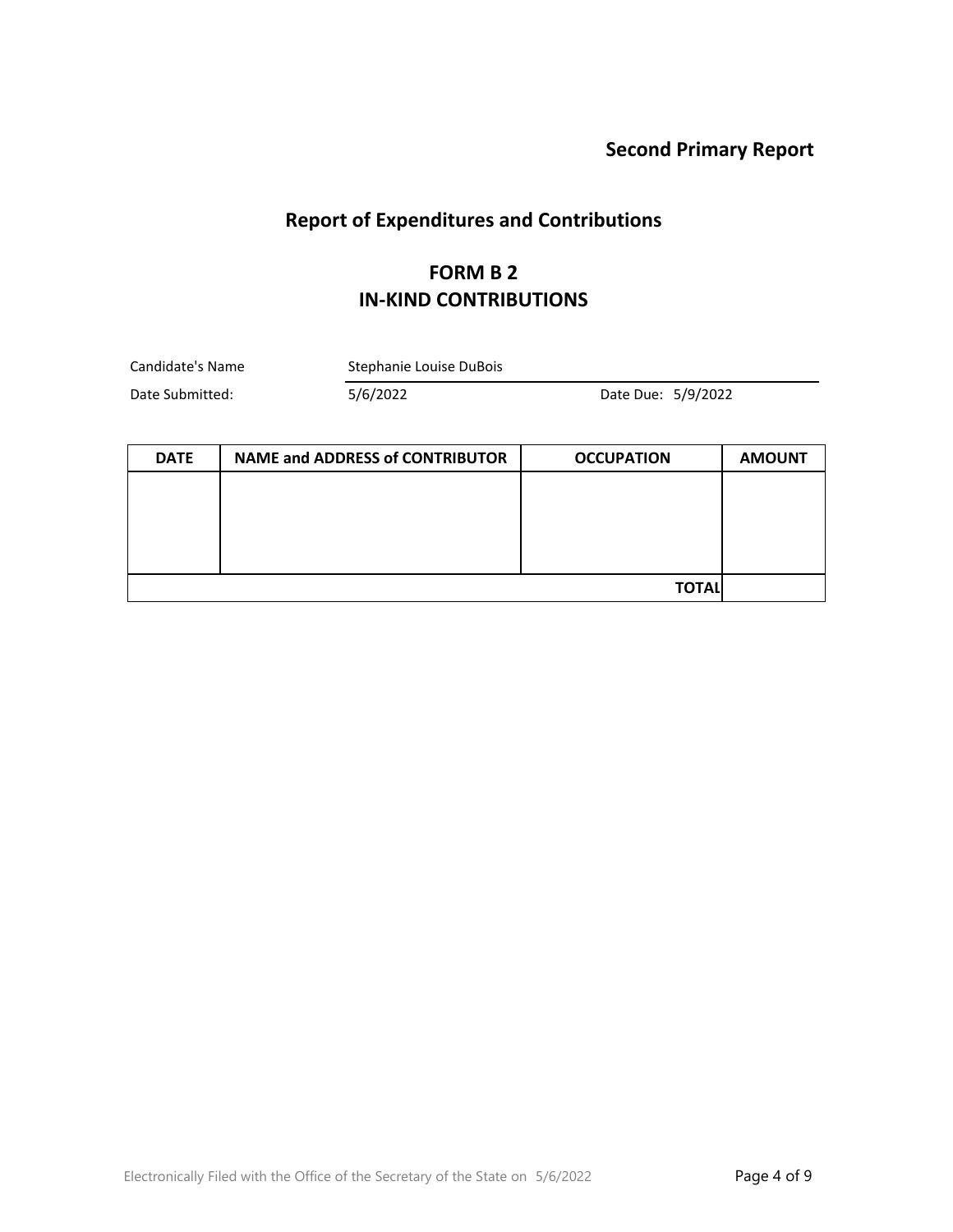# **Report of Expenditures and Contributions**

### **FORM B 3 LOAN CONTRIBUTIONS**

| Candidate's Name                    |  | Stephanie Louise DuBois             |                    |               |
|-------------------------------------|--|-------------------------------------|--------------------|---------------|
| Date Submitted:                     |  | 5/6/2022                            | Date Due: 5/9/2022 |               |
| <b>TRANSFER DATE</b><br><b>DATE</b> |  | <b>NAME and ADDRESS of CREDITOR</b> |                    | <b>AMOUNT</b> |
|                                     |  |                                     |                    |               |
|                                     |  |                                     | ΤΟΤΑΙ              |               |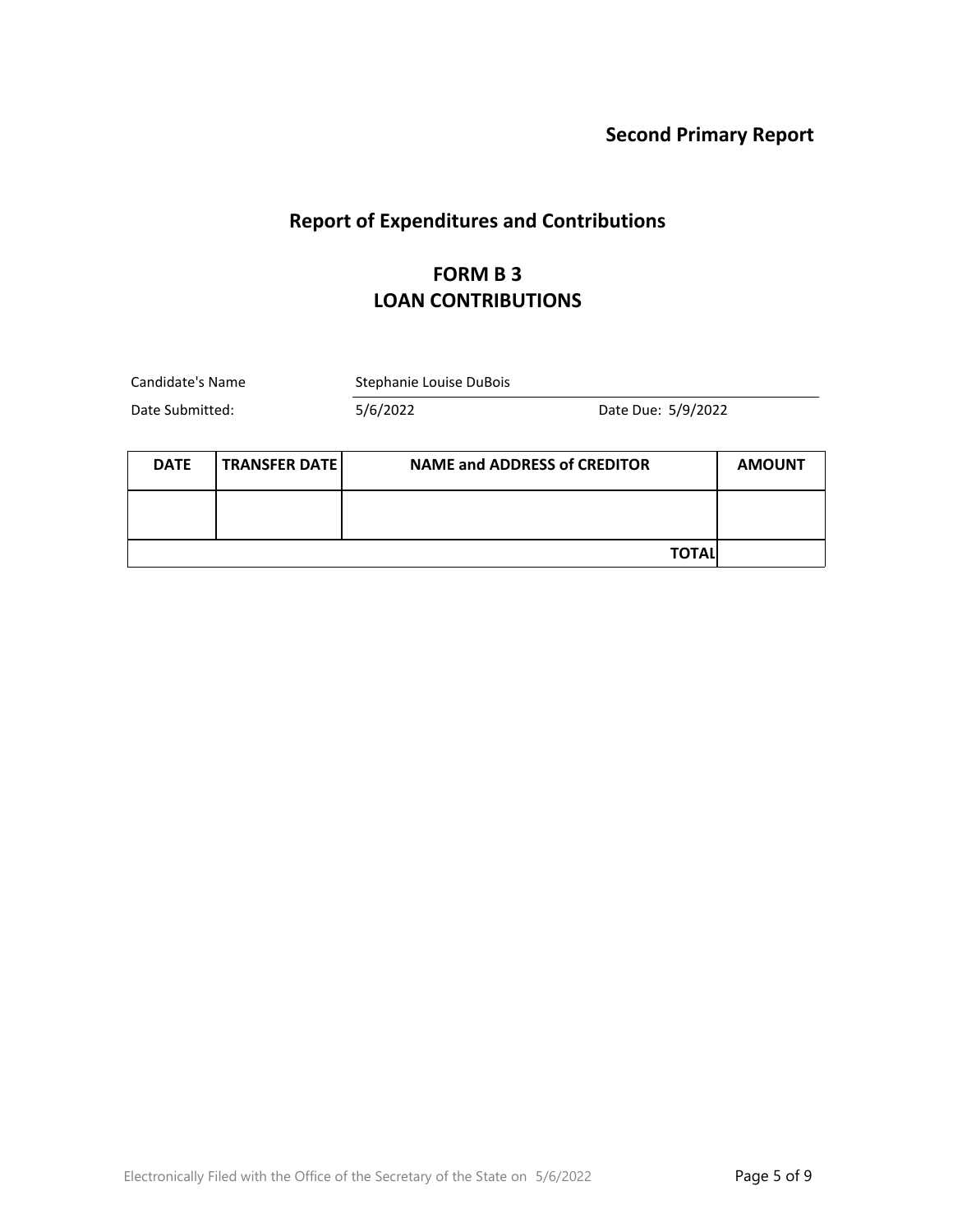## **Report of Expenditures and Contributions**

### **FORM B 4 LOANS FORGIVEN**

Candidate's Name Stephanie Louise DuBois

Date Submitted: 5/6/2022 Date Due: 5/9/2022

| <b>DATE</b> | <b>NAME and ADDRESS of CREDITOR</b> | <b>AMOUNT</b> |
|-------------|-------------------------------------|---------------|
|             |                                     |               |
|             | <b>TOTAL</b>                        |               |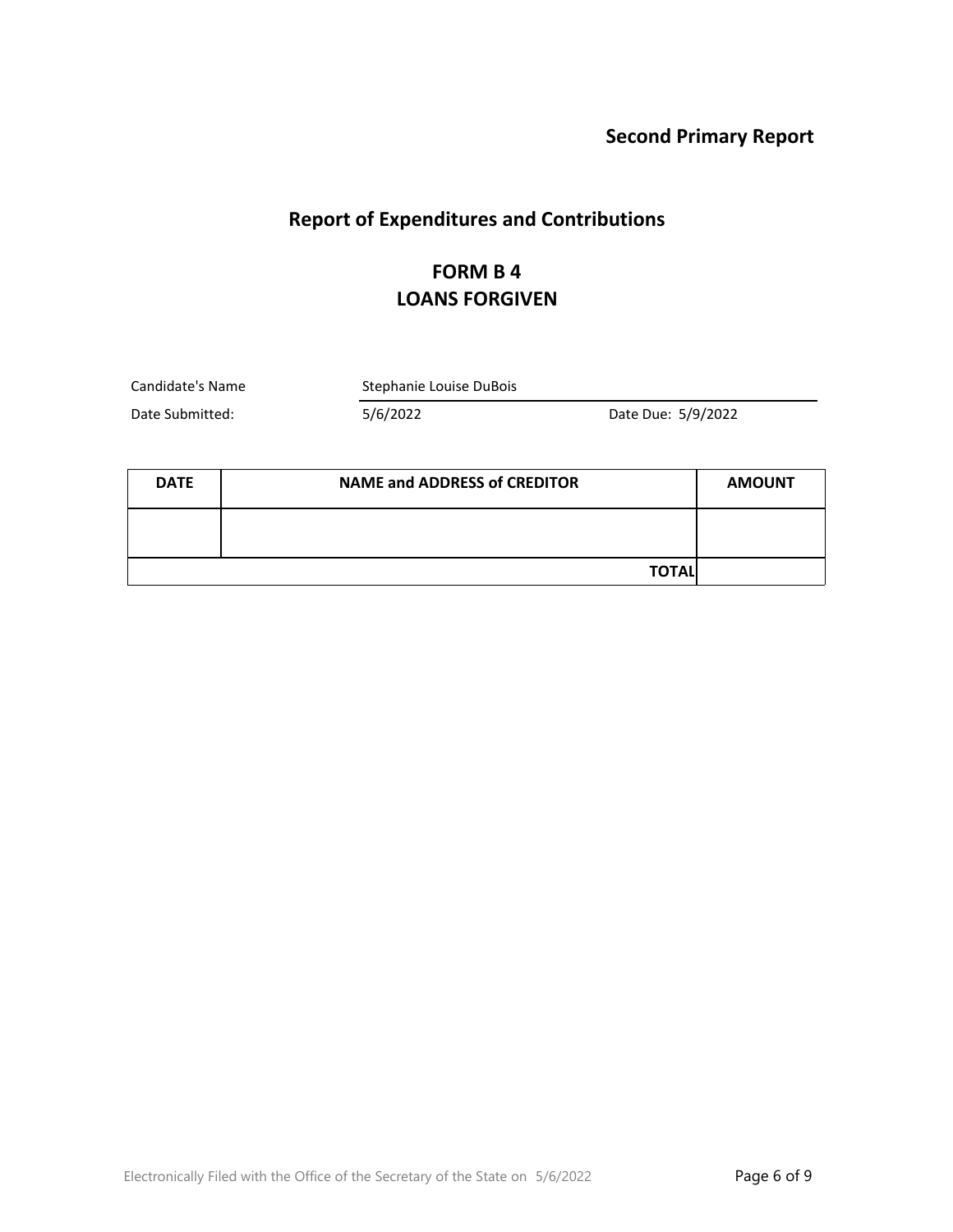## **Report of Expenditures and Contributions**

### **FORM C EXPENDITURES**

Candidate's Name Stephanie Louise DuBois

Date Submitted: 5/6/2022 Date Due: 5/9/2022

| <b>DATE</b> | <b>NAME and ADDRESS of PAYEE</b>                                                                        | <b>PURPOSE</b>                            | <b>Type</b>  | <b>AMOUNT</b> |
|-------------|---------------------------------------------------------------------------------------------------------|-------------------------------------------|--------------|---------------|
| 4/6/2022    | <b>Exciter Media</b><br>119 N Canyon Rd<br>Alamogordo, NM 88310<br>debit card 6573                      | Radio airtime and<br>production costs     | Expenditure  | \$341.89      |
| 4/6/2022    | Otero Federal Credit Union<br><b>PO BOX 2800</b><br>Alamogordo, NM 88310<br>cost of checks for account  | Campaign<br>paraphernalia/mi<br><b>SC</b> | Expenditure  | \$22.88       |
| 4/20/2022   | <b>Print Plus</b><br>901 Texas Ave<br>Alamogordo, NM 88310<br>debit card 6573                           | Campaign<br>paraphernalia/mi<br><b>SC</b> | Expenditure  | \$32.44       |
| 4/22/2022   | alignable.com<br>916 Byrd Ave<br>Neenah, WI 54956<br>debit card 6573                                    | Campaign<br>paraphernalia/mi<br><b>SC</b> | Expenditure  | \$292.56      |
| 4/30/2022   | Otero Federal Credit Union<br><b>PO BOX 2800</b><br>Alamogordo, NM 88310<br>monthly membership bank fee | Office expenses                           | Expenditure  | \$5.00        |
|             |                                                                                                         |                                           | <b>TOTAL</b> | \$694.77      |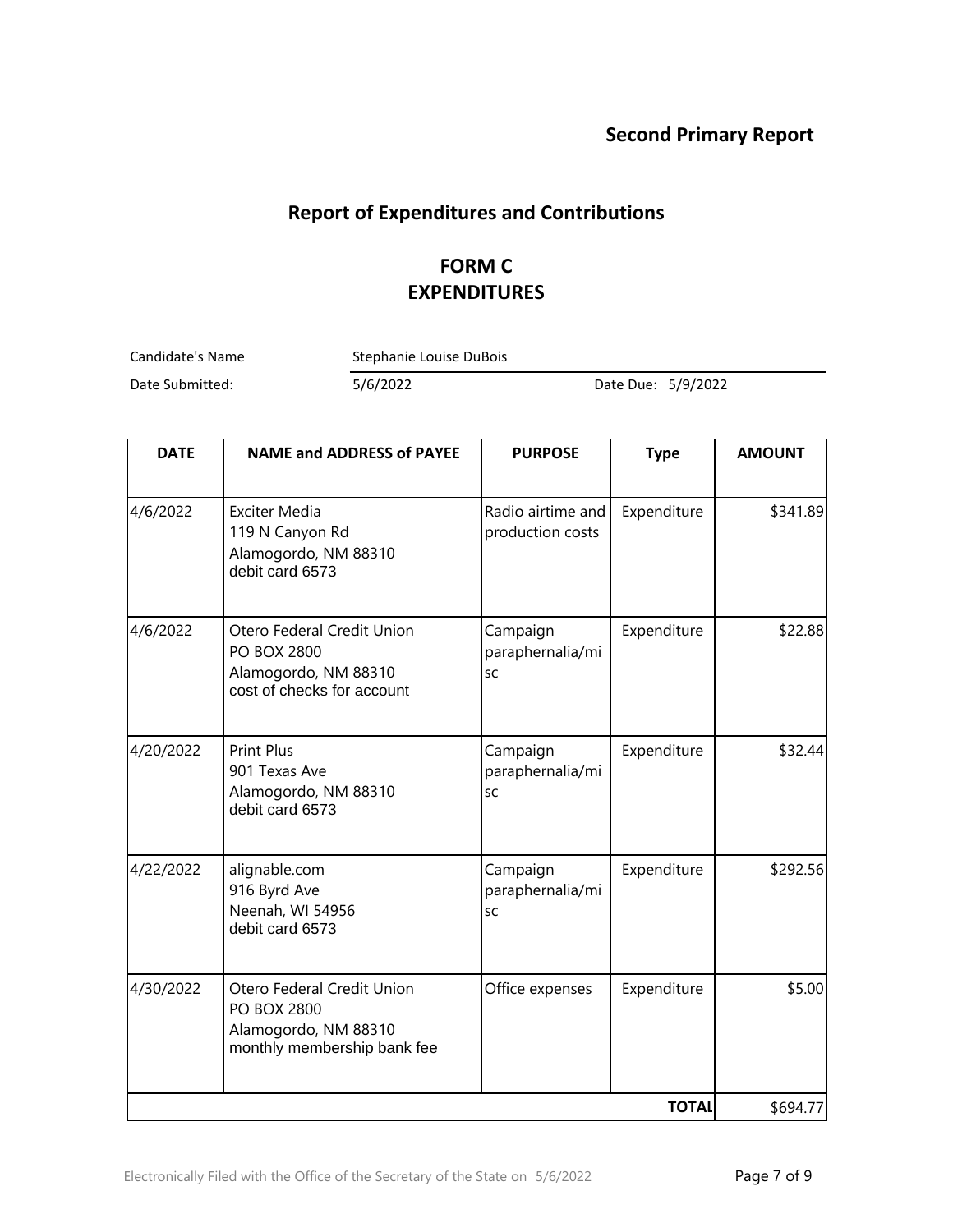# **Report of Expenditures and Contributions**

# **FORM C 1 LOAN REPAYMENTS**

| Candidate's Name | Stephanie Louise DuBois |                    |  |
|------------------|-------------------------|--------------------|--|
| Date Submitted:  | 5/6/2022                | Date Due: 5/9/2022 |  |

| <b>DATE</b> | <b>NAME of CREDITOR</b> |  |
|-------------|-------------------------|--|
|             |                         |  |
|             |                         |  |
|             | <b>TOTAL</b>            |  |